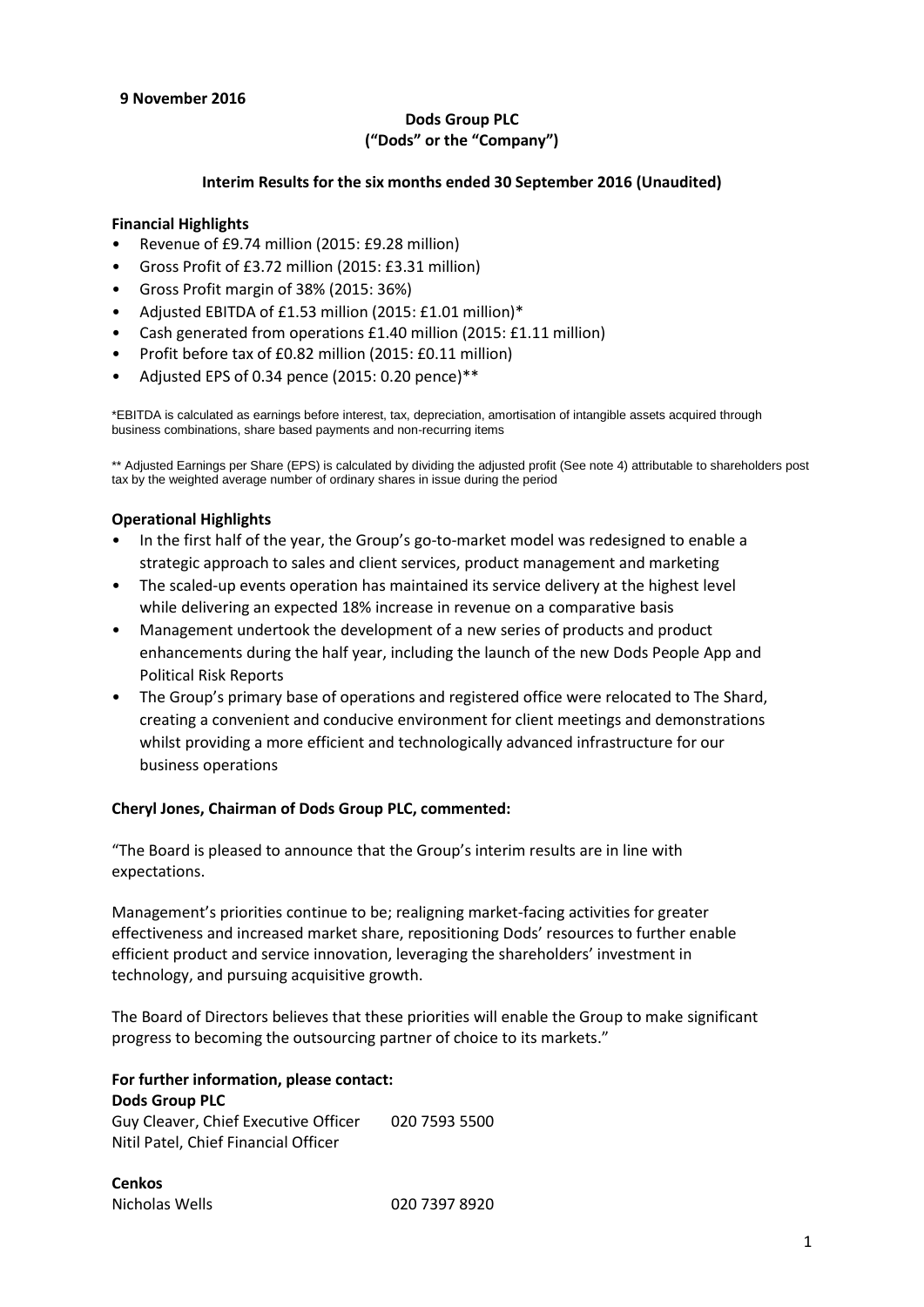# **Business Review**

The first half of the financial year saw the Group perform in line with the transformational plans for the business. The Group's revenues grew by 5% to £9.7 million (2015: £9.3 million). Gross margins improved from 36% to 38%. Adjusted EBITDA has improved from £1.0 million to £1.5 million, an increase of 50%. Profit before tax of £0.8 million (2015: £0.1 million) was achieved and cash generated from operations was £1.4 million, in comparison to £1.1 million in the prior comparative period

As outlined in the 2016 annual report, the Group has adopted a 'client for life' philosophy. A significant amount of management's focus in the first half of the year was spent realigning sales, product and marketing teams to support improved retention rates and to enhance the account management experience for our clients. As these structures are newly established, during the second half of the year management will focus on leveraging the redesigned teams to increase market share and accelerate future revenue growth.

Management believes that the future benefits of the new structures include creating scalability for efficient growth and the ability to expand our services into new markets allowing Dods to become the outsourcing partner of choice to our clients.

During the period, the operational sales and service priorities were to:

- support the planned 18% growth in revenue in the events' portfolio;
- maintain a keen focus to improving the retention of recurring subscriber revenues;
- continue to develop and invest in our digital products whilst maintaining our print media market share;
- develop a pipeline of new products and product enhancements, which will be introduced before the end of the financial year;
- launch the new Political Risk service; and
- launch the new Dods People App providing access to our biographical reference data on mobile devices.

In September, the Group's primary base of operations and registered office was relocated to The Shard, creating a convenient and conducive environment for client meetings and demonstrations whilst providing a more efficient and technologically advanced infrastructure for our business operations. Management believes that the new offices will be more conducive to accelerate the Company's transformation in its business processes, client services and infrastructure efficiencies.

Management continue to be focused on achieving their objectives for the current financial year. This includes identifying suitable acquisitions which will provide enhanced services to our customers and increased value for our Shareholders.

*Guy Cleaver Chief Executive Officer*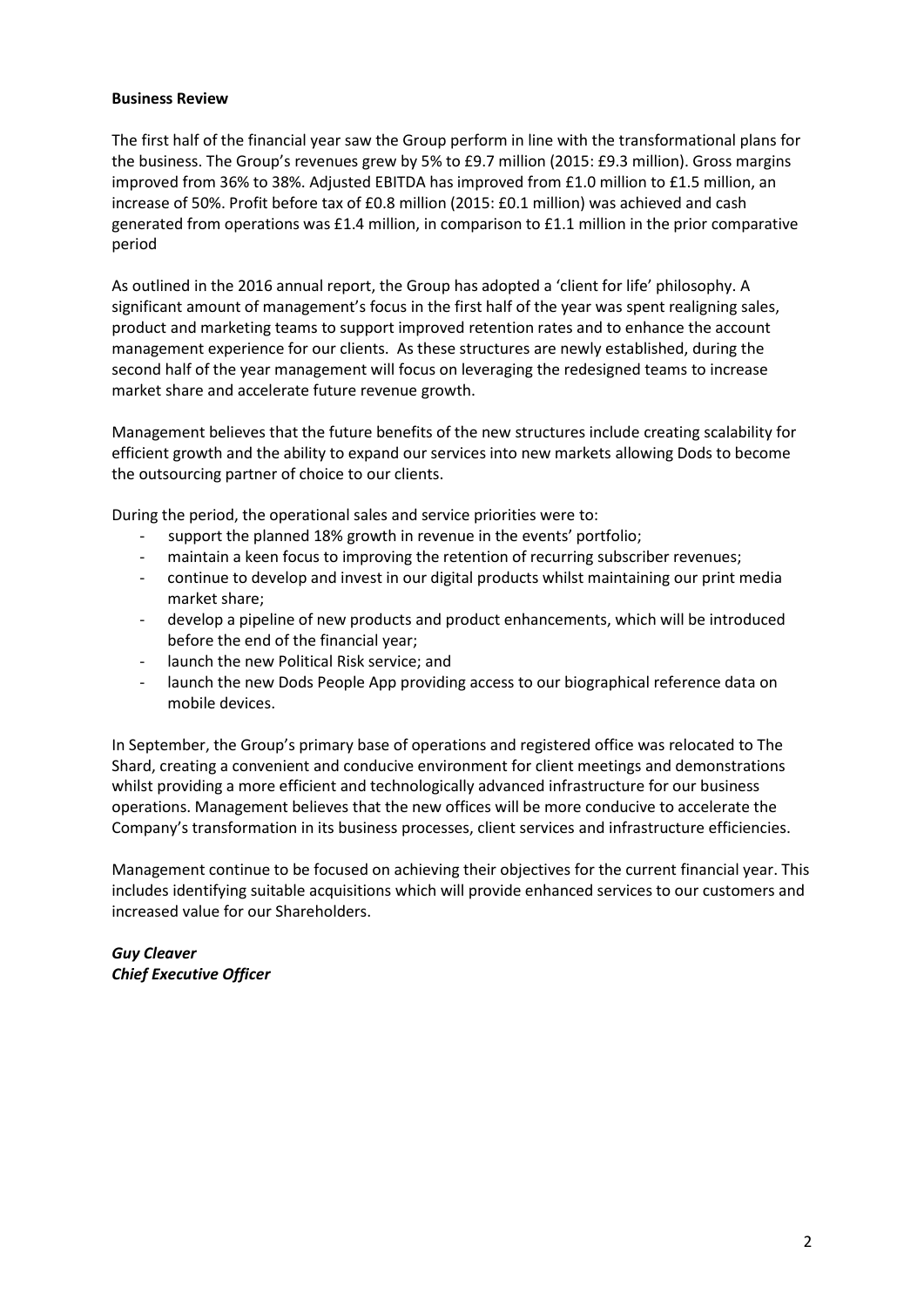## **Key Financial Information**

r

## **Three Year Summary – Half Year**

| (£000s unless specified otherwise)                                                     | Six months ended<br>30 September 2016 | <b>Six months ended</b><br>30 September 2015 | Six months ended<br>30 September 2014 |
|----------------------------------------------------------------------------------------|---------------------------------------|----------------------------------------------|---------------------------------------|
| Revenue                                                                                | 9,740                                 | 9,275                                        | 8,442                                 |
| <b>Gross Profit Margin %</b>                                                           | 38%                                   | 36%                                          | 25%                                   |
| <b>Adjusted EBITDA</b>                                                                 | 1,531                                 | 1,008                                        | (54)                                  |
| Depreciation                                                                           | (124)                                 | (160)                                        | (58)                                  |
| Amortisation of intangible assets and assets acquired through<br>business combinations | (292)                                 | (312)                                        | (418)                                 |
| Amortisation of software intangible assets                                             | (172)                                 | (155)                                        | (578)                                 |
| <b>Adjusted EBIT</b>                                                                   | 943                                   | 380                                          | (1, 108)                              |
| Non-recurring items                                                                    | (42)                                  | (251)                                        | (75)                                  |
| Net finance costs                                                                      | (83)                                  | (16)                                         |                                       |
| Earnings before tax                                                                    | 818                                   | 113                                          | (1, 183)                              |
| EPS (pence)                                                                            | 0.24                                  | 0.03                                         | (0.33)                                |
| Adjusted EPS (pence)                                                                   | 0.34                                  | 0.20                                         | (0.19)                                |
| Cash flow from operations                                                              | 1,404                                 | 1,137                                        | (98)                                  |
| Cash Balance                                                                           | 7,888                                 | 6,977                                        | 4,843                                 |

# **Three Year Summary - Annual**

| (£000s unless specified otherwise)                                                                                     | Full Year to 31<br><b>March 2016</b> | Full Year to 31<br><b>March 2015</b> | Full year to 31<br><b>March 2014</b> |
|------------------------------------------------------------------------------------------------------------------------|--------------------------------------|--------------------------------------|--------------------------------------|
| Revenue                                                                                                                | 19,620                               | 18,301                               | 19,775                               |
| Gross Profit Margin %                                                                                                  | 38%                                  | 29%                                  | 29%                                  |
| <b>Adjusted EBITDA</b>                                                                                                 | 2,958                                | 1,205                                | 1,085                                |
| Depreciation                                                                                                           | (230)                                | (228)                                | (225)                                |
| Amortisation of intangible assets and assets acquired through<br>business combinations                                 | (629)                                | (791)                                | (1,026)                              |
| Amortisation of software intangible assets                                                                             | (412)                                | (763)                                | (803)                                |
| <b>Adjusted EBIT</b>                                                                                                   | 1,687                                | (577)                                | (696)                                |
| Non-recurring items                                                                                                    | (544)                                | (1,550)                              | (475)                                |
| Adjustments to amortisation of intangible assets/assets acquired<br>through business combinations<br>Net finance costs | (21)                                 | (2,781)<br>(63)                      | (44)                                 |
| Earnings before tax                                                                                                    | 1,122                                | (4, 971)                             | (1, 488)                             |
| EPS (pence)                                                                                                            | 0.32                                 | (1.38)                               | (0.38)                               |
| Adjusted EPS (pence)                                                                                                   | 0.66                                 | 0.13                                 | 0.06                                 |
| Cash flow from operations                                                                                              | 3,175                                | 1,449                                | 439                                  |
| Cash Balance                                                                                                           | 9,083                                | 5,908                                | 5,291                                |

٦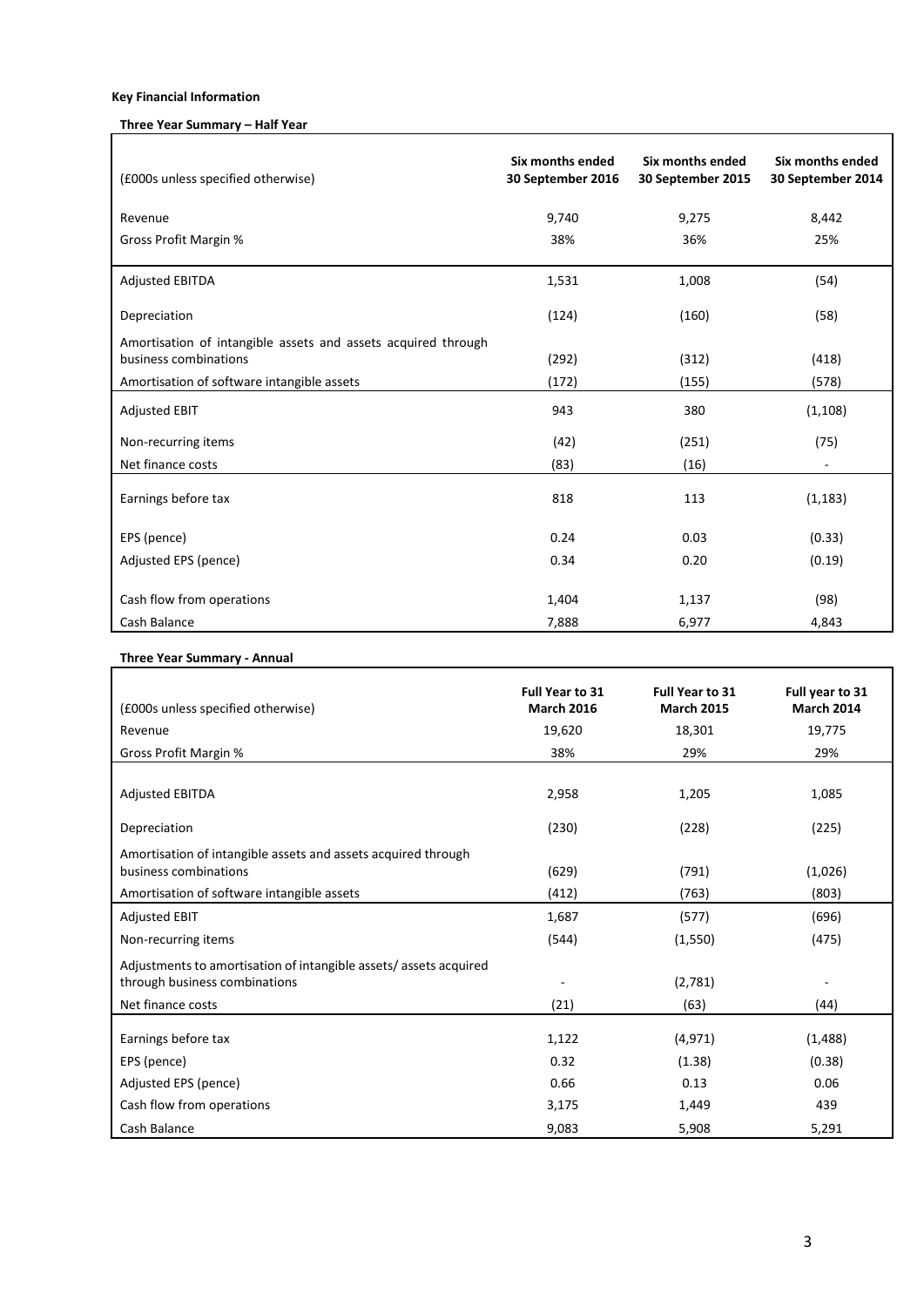# **FINANCIAL REVIEW**

## *Income Statement*

The Group's revenue from continuing operations increased by 5% to £9.7 million (2015: £9.3 million) and gross profit increased by 12% to £3.7 million (2015: £3.3 million).

Gross margin increased from 36% to 38% in the period, with administrative expenses decreasing to 23% of revenues (2015: 25%). The increase in gross margin is due to an ongoing focus to process efficiencies and scalability, and the quality of revenue across the Group.

Adjusted EBITDA was £1.5 million (2015: £1.0 million). Operating profit was £0.9 million (2015: £0.1 million), after an amortisation charge of £0.3 million (2015: £0.3 million) for business combinations and a charge of £0.2 million (2015: £0.2 million) for intangible assets. Depreciation charge in the period was £0.1 million (2015: £0.2 million).

The taxation charge for the period is £Nil (2015: £Nil) and is based on the expected annual tax rate and the assumed use of accumulated tax losses.

# *Earnings per share*

Basic and diluted loss per share from continuing operations in the year was 0.24 pence (2015: 0.03 pence) and was based on the profit for the period of £0.8 million (2015: £0.1 million) with a weighted average number of shares in issue during the period of 340,840,953 (2015: 339,770,953).

## *Dividend*

The Board is not proposing a dividend at this time.

## *Statement of Financial Position*

#### *Assets*

Non-current assets consisted of goodwill of £13.3 million (2015: £13.3 million), intangibles of £7.5 million (2015: £8.1 million), software intangibles of £1.4 million (2015: £1.5 million), and tangible fixed assets of £2.5 million (2015: £0.2 million). The increase in tangible assets reflects the £2.4 million investment by the Group in its new premises.

The Group had a cash balance of £7.9 million as at 30 September 2016 (2015: £7.0 million). The cash balance is after the expenditure of £2.6 million in investing activities and includes a deposit of £1.3 million (2015: £Nil) being held in the Group's name with its bankers.

#### *Equity and Liabilities*

Retained profits as at 30 September 2016 were £1.0 million (2015: losses of £0.8 million) and total shareholders' equity at that date was £26.6 million (2015: £24.7 million).

On 29 March 2016, the Group issued 535,000 new ordinary shares, pursuant to the exercise of share options. On 4 July 2016, the Group issued a further 535,000 new ordinary shares, also pursuant to the exercise of share options. Following the admission of these new shares to AIM, the Group's issued number of shares increased to 340,840,953 (2015: 339,770,953). Non-current deferred tax liability was £0.8 million (2015: £0.8 million) as at 30 September 2016

# *Cash flows*

During the period the Group generated £1.4 million from operations (2015: £1.1 million). In addition, the Group expended £2.6 million in investing activities (2015: £0.02 million) primarily on the new premises and as a result net cash and cash equivalents decreased by £1.2 million to £7.9 million.

*Nitil Patel Chief Financial Officer*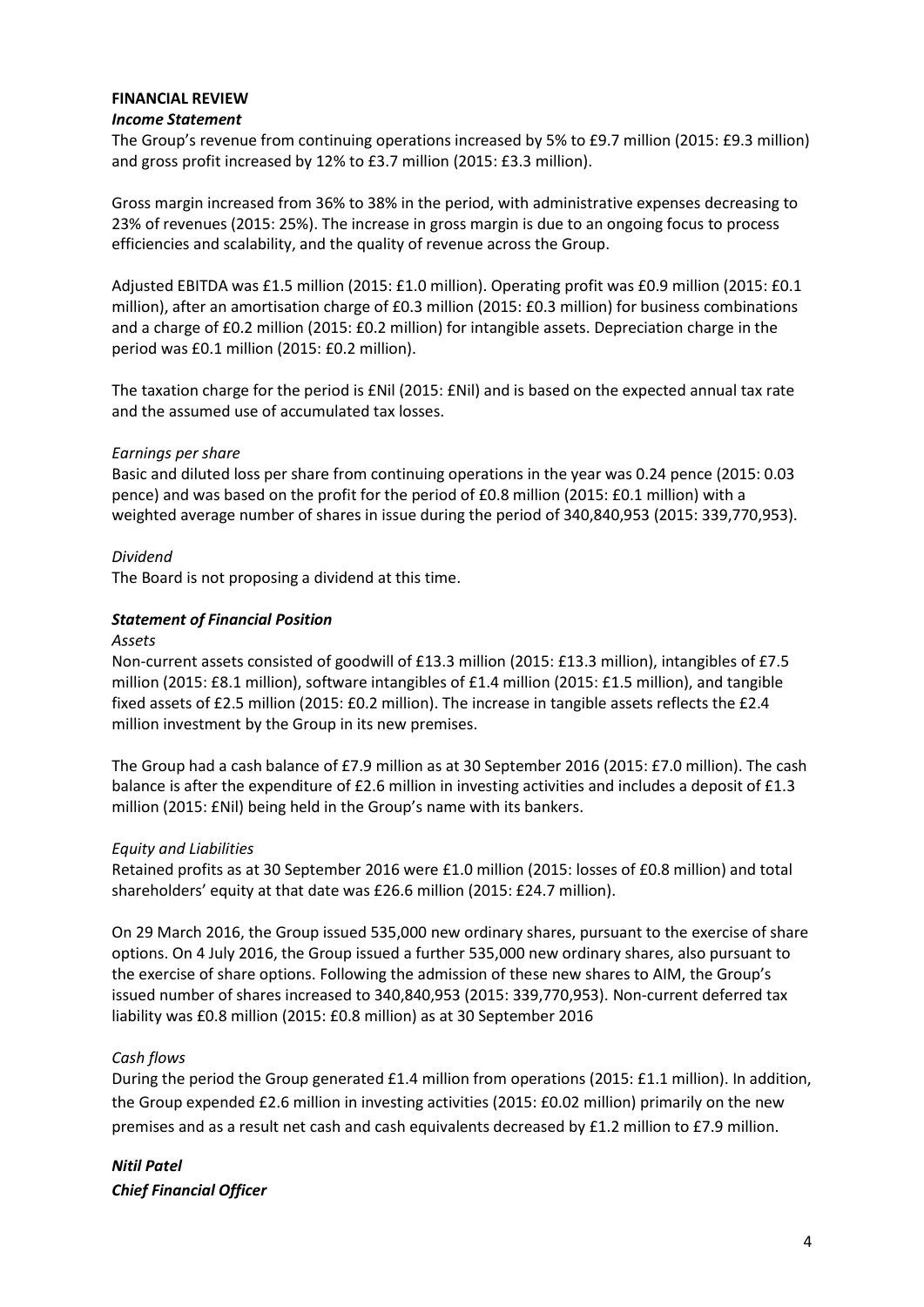#### **DODS GROUP PLC**

**CONDENSED CONSOLIDATED INCOME STATEMENT for the six months ended 30 September 2016**

|                                                                                        |                | <b>Unaudited</b><br>Six months<br>ended | Unaudited<br>Six months<br>ended | Audited<br>Year<br>ended |
|----------------------------------------------------------------------------------------|----------------|-----------------------------------------|----------------------------------|--------------------------|
|                                                                                        |                | 30 September                            | 30 September                     | 31 March                 |
|                                                                                        |                | 2016                                    | 2015                             | 2016                     |
|                                                                                        | Note           | £'000                                   | £'000                            | £'000                    |
|                                                                                        |                |                                         |                                  |                          |
| Revenue                                                                                | $\overline{2}$ | 9,740                                   | 9,275                            | 19,620                   |
| Cost of sales                                                                          |                | (6,017)                                 | (5,962)                          | (12, 172)                |
| <b>Gross profit</b>                                                                    |                | 3,722                                   | 3,313                            | 7,448                    |
|                                                                                        |                |                                         |                                  |                          |
| <b>Administrative expenses:</b>                                                        |                |                                         |                                  |                          |
| Non-recurring items                                                                    | 3              | (42)                                    | (251)                            | (544)                    |
| Amortisation of intangible assets and assets acquired<br>through business combinations |                | (292)                                   | (312)                            | (629)                    |
| Amortisation of intangible assets                                                      |                | (172)                                   | (155)                            | (412)                    |
| Depreciation                                                                           |                | (124)                                   | (160)                            | (230)                    |
|                                                                                        |                |                                         |                                  |                          |
| Net administrative expenses                                                            |                | (2, 191)                                | (2,306)                          | (4, 490)                 |
| <b>Total administrative expenses</b>                                                   |                | (2,821)                                 | (3, 184)                         | (6, 305)                 |
| <b>Operating profit</b>                                                                |                | 901                                     | 129                              | 1,143                    |
| Finance income                                                                         |                | 18                                      | 3                                | 26                       |
| Financing costs                                                                        |                | (101)                                   | (19)                             | (47)                     |
| Profit before tax                                                                      |                | 818                                     | 113                              | 1,122                    |
| Income tax                                                                             |                |                                         |                                  | (36)                     |
| Profit for the period                                                                  |                | 818                                     | 113                              | 1,086                    |
|                                                                                        |                |                                         |                                  |                          |
| Earnings per share                                                                     | 4              |                                         |                                  |                          |
|                                                                                        |                |                                         | $\sim$                           |                          |

| Basic   | 0.24p | 0.03p | 0.32 <sub>p</sub> |
|---------|-------|-------|-------------------|
| Diluted | 0.24p | 0.03p | 0.32 <sub>p</sub> |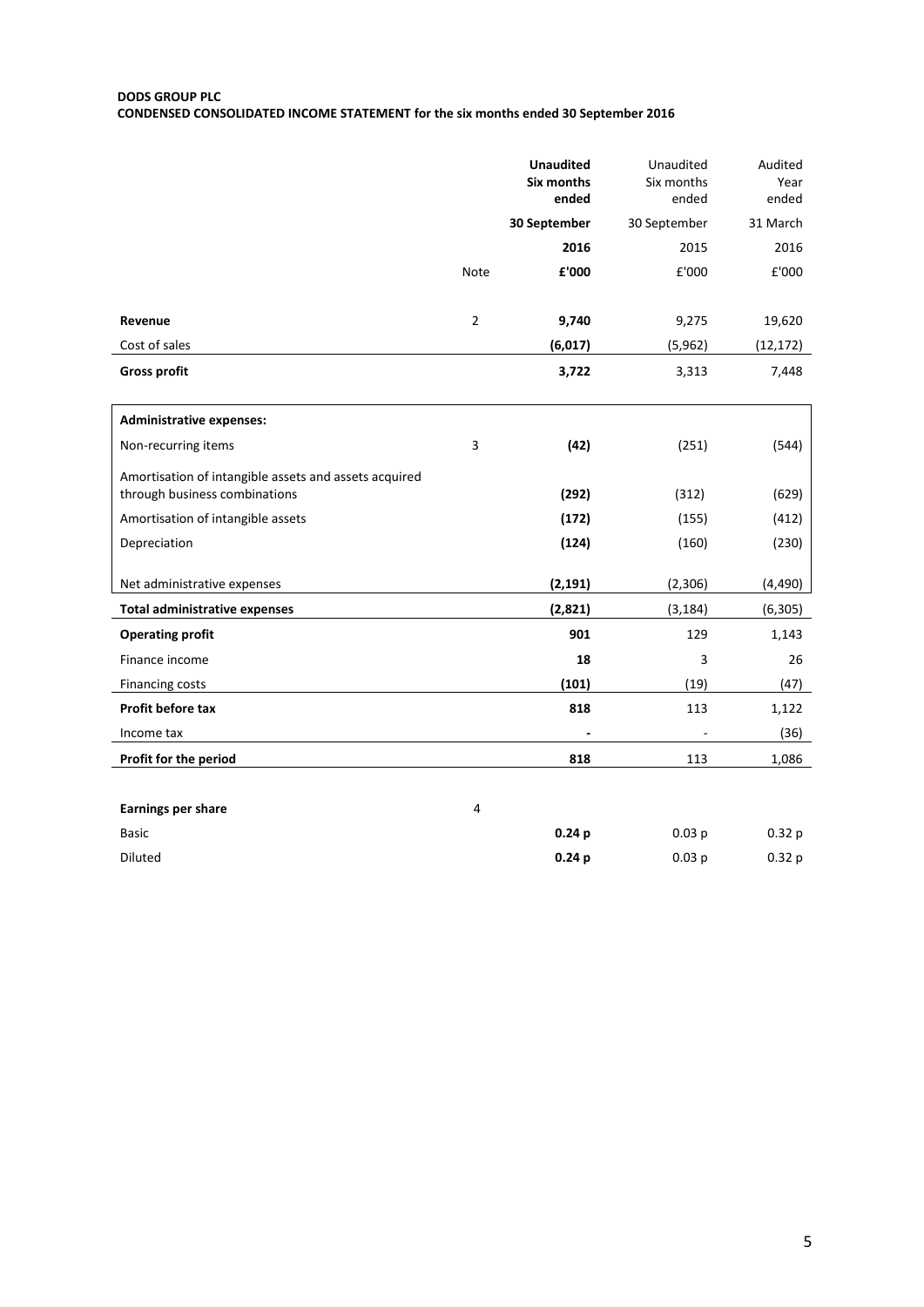## **CONDENSED CONSOLIDATED STATEMENT OF COMPREHENSIVE INCOME for the six months ended 30 September 2016**

|                                                                                                                                             | <b>Unaudited</b><br>Six months<br>ended | Unaudited<br>Six months<br>ended | Audited<br>Year ended |
|---------------------------------------------------------------------------------------------------------------------------------------------|-----------------------------------------|----------------------------------|-----------------------|
|                                                                                                                                             | 30 September                            | 30 September                     | 31 March              |
|                                                                                                                                             | 2016                                    | 2015                             | 2016                  |
|                                                                                                                                             | £'000                                   | £'000                            | £'000                 |
| Profit for the period                                                                                                                       | 818                                     | 113                              | 1,086                 |
| Items that will be subsequently reclassified to profit and loss<br>Exchange differences on disposal of translation of foreign<br>operations | (2)                                     | 5                                | (2)                   |
| Other comprehensive (loss)/income for the period                                                                                            | (2)                                     | 5                                | (2)                   |
| Total comprehensive income in the period                                                                                                    |                                         |                                  |                       |
| attributable to equity holders of parent company                                                                                            | 816                                     | 118                              | 1,084                 |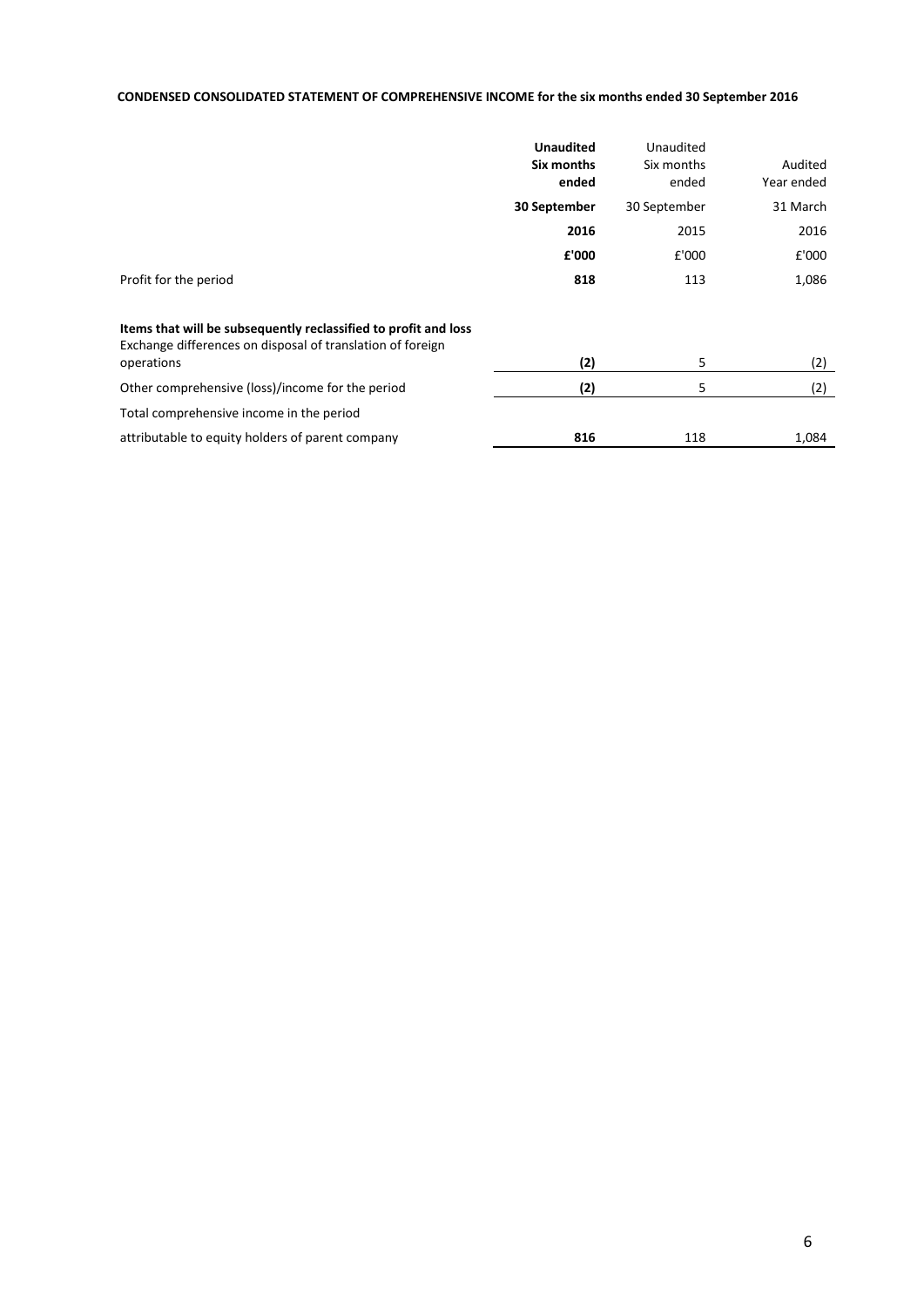# **DODS GROUP PLC CONDENSED CONSOLIDATED STATEMENT OF FINANCIAL POSITION as at 30 September 2016**

|                                                    |   | <b>Unaudited</b> | Unaudited    | Audited  |
|----------------------------------------------------|---|------------------|--------------|----------|
|                                                    |   | As at            | As at        | As at    |
|                                                    |   | 30 September     | 30 September | 31 March |
|                                                    |   | 2016             | 2015         | 2016     |
|                                                    |   | £'000            | £'000        | £'000    |
|                                                    |   |                  |              |          |
| Goodwill                                           |   | 13,282           | 13,282       | 13,282   |
| Intangible assets                                  | 5 | 8,926            | 9,601        | 9,260    |
| Property, plant and equipment                      | 6 | 2,516            | 214          | 186      |
| <b>Total non-current assets</b>                    |   | 24,724           | 23,097       | 22,728   |
|                                                    |   |                  |              |          |
|                                                    |   |                  |              |          |
| Inventories                                        |   | 67               | 56           | 41       |
| Trade and other receivables                        |   | 2,287            | 3,709        | 2,190    |
| Cash                                               | 7 | 7,888            | 6,977        | 9,083    |
| <b>Total current assets</b>                        |   | 10,242           | 10,742       | 11,314   |
|                                                    |   |                  |              |          |
| <b>Total assets</b>                                |   | 34,966           | 33,839       | 34,042   |
| <b>Capital and reserves</b>                        |   |                  |              |          |
| Issued capital                                     |   | 17,088           | 17,078       | 17,083   |
| Share premium                                      |   | 8,105            | 8,009        | 8,057    |
| Other reserves                                     |   | 409              | 409          | 409      |
| Retained profit                                    |   | 1,039            | (769)        | 221      |
|                                                    |   | 27               | 47           | 27       |
| Share option reserve<br><b>Translation reserve</b> |   | (66)             |              |          |
|                                                    |   |                  | (61)         | (68)     |
| <b>Total equity</b>                                |   | 26,602           | 24,713       | 25,729   |
|                                                    |   |                  |              |          |
| Income tax payable                                 |   |                  | 44           | 5        |
| Trade and other payables                           |   | 7,525            | 8,274        | 7,469    |
| <b>Total current liabilities</b>                   |   | 7,525            | 8,318        | 7,474    |
|                                                    |   |                  |              |          |
|                                                    |   |                  |              |          |
| Deferred tax liability                             |   | 839              | 808          | 839      |
|                                                    |   |                  |              |          |
| <b>Total non-current liabilities</b>               |   | 839              | 808          | 839      |
| <b>Total equity and liabilities</b>                |   | 34,966           | 33,839       | 34,042   |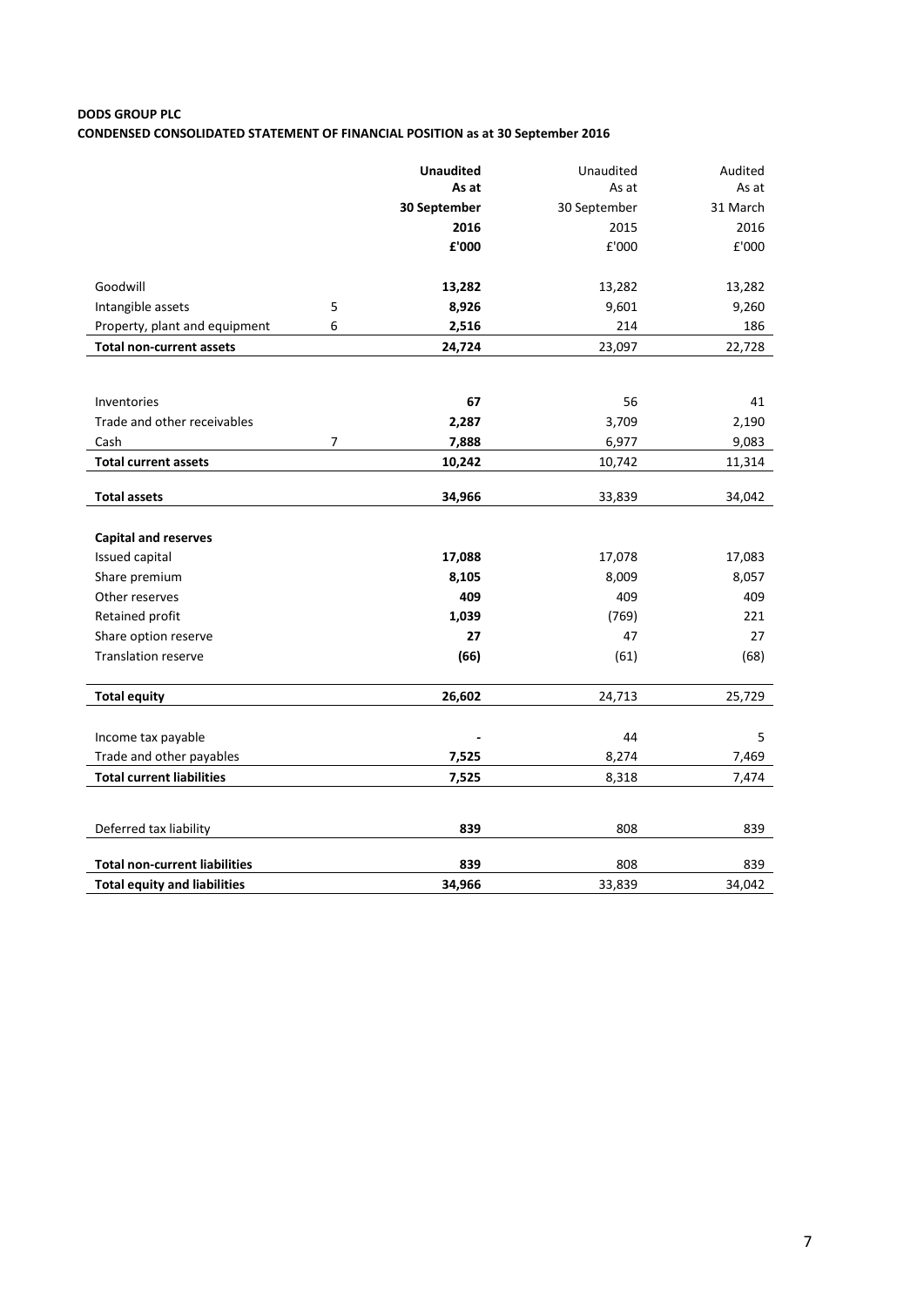# **DODS GROUP PLC CONDENSED CONSOLIDATED STATEMENT OF CHANGES IN EQUITY for the six months ended 30 September 2016**

|                                         |         |         |         |                          |             | Share                    | <b>Total</b>             |
|-----------------------------------------|---------|---------|---------|--------------------------|-------------|--------------------------|--------------------------|
|                                         | Share   | Share   | Merger  | Retained                 | Translation | option                   | shareholders'            |
|                                         | capital | premium | reserve | earnings                 | reserve     | reserve                  | funds                    |
|                                         | £'000   | £'000   | £'000   | £'000                    | £'000       | £'000                    | £'000                    |
|                                         |         |         |         |                          |             |                          |                          |
| At 1 April 2015                         | 17,078  | 8,009   | 409     | (882)                    | (66)        | 47                       | 24,595                   |
| Total comprehensive loss                |         |         |         |                          |             |                          |                          |
| Profit for the year                     |         |         |         | 1,086                    |             |                          | 1,086                    |
| Other comprehensive loss                |         |         |         |                          |             |                          |                          |
| Currency translation differences        |         |         |         |                          | (1)         |                          | (2)                      |
| Transactions with owners                |         |         |         |                          |             |                          |                          |
| Exercise of share options               | 5       | 48      |         | 430                      |             | (430)                    | 53                       |
| Lapsed option transfer                  |         |         |         | 17                       |             | (17)                     | $\overline{\phantom{a}}$ |
| Share based payment                     |         |         |         | $\overline{\phantom{a}}$ |             | (3)                      | (3)                      |
| At 1 April 2016                         | 17,083  | 8,057   | 409     | 221                      | (68)        | 27                       | 25,729                   |
| Total comprehensive profit              |         |         |         |                          |             |                          |                          |
| Profit for the period                   |         |         |         | 818                      |             |                          | 818                      |
| Transactions with owners                |         |         |         |                          |             |                          |                          |
| Exercise of share options               | 5       | 48      |         |                          |             |                          | 53                       |
| Lapsed option transfer                  |         |         |         |                          |             |                          |                          |
| Other comprehensive profit              |         |         |         |                          |             |                          |                          |
| <b>Currency translation differences</b> |         |         |         |                          | 2           | $\overline{\phantom{a}}$ | 2                        |
| At 30 September 2016                    | 17,088  | 8,105   | 409     | 1,039                    | (66)        | 27                       | 26,602                   |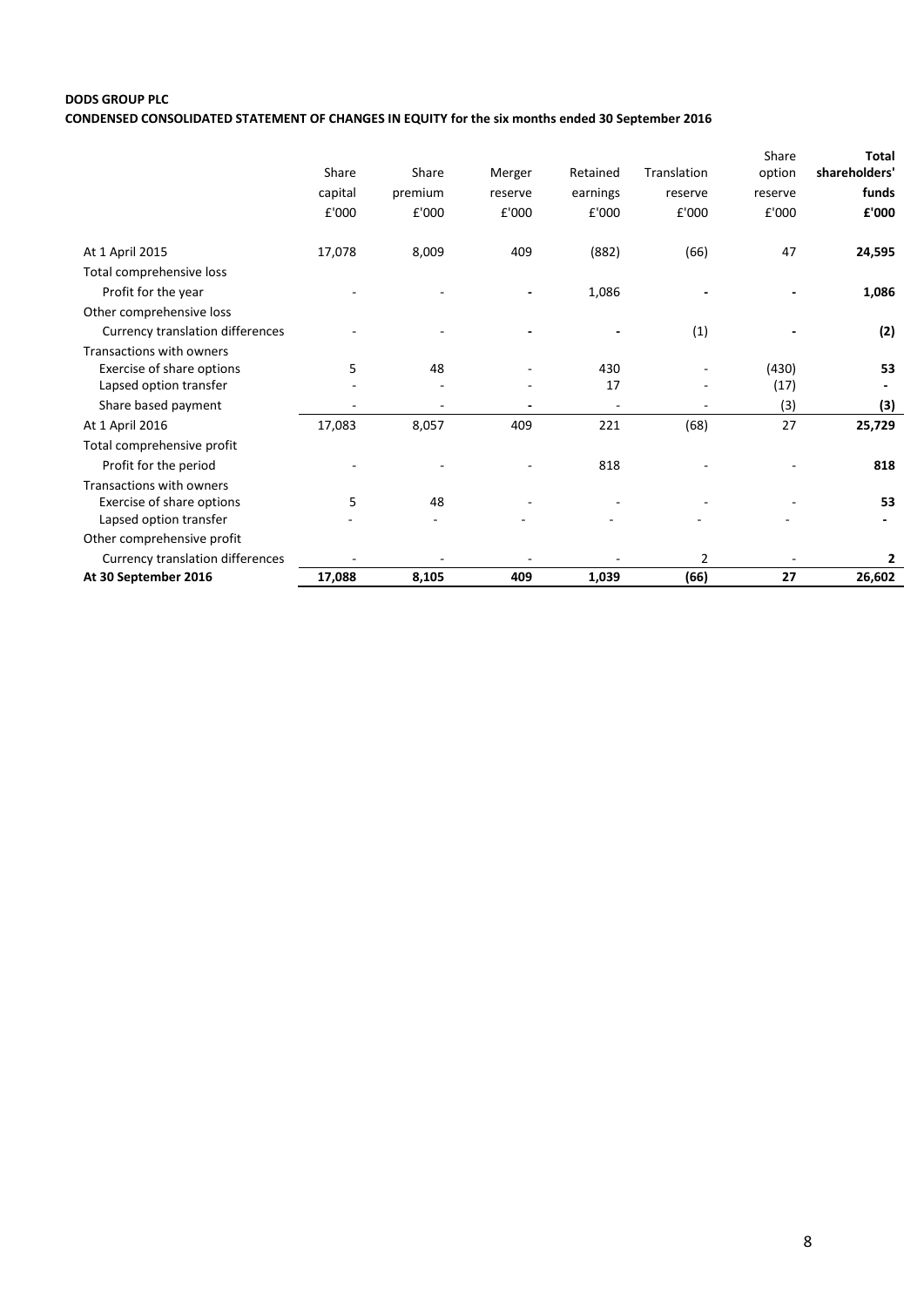# **DODS GROUP PLC**

# **CONDENSED CONSOLIDATED STATEMENT OF CASH FLOWS for the six months ended 30 September 2016**

|                                                      | <b>Unaudited</b> | Unaudited        | Audited        |
|------------------------------------------------------|------------------|------------------|----------------|
|                                                      | Six months ended | Six months ended | Year ended     |
|                                                      | 30 September     | 30 September     | 31 March       |
|                                                      | 2016             | 2015             | 2016           |
|                                                      | £'000            | £'000            | £'000          |
|                                                      |                  |                  |                |
| Cash flows from operating activities                 |                  |                  |                |
| Profit for the period                                | 818              | 113              | 1,086          |
| Depreciation of property, plant and equipment        | 124              | 160              | 230            |
| Amortisation of intangible assets acquired through   |                  |                  |                |
| business combinations                                | 292              | 312              | 629            |
| Amortisation of other intangible assets              | 172              | 155              | 412            |
| Share based payments credit                          |                  |                  | (3)            |
| Net finance costs                                    | 81               |                  | 21             |
| Income tax credit                                    |                  |                  | 36             |
| Operating cash flows before movements in             |                  |                  |                |
| working capital                                      | 1,487            | 740              | 2,411          |
| Change in inventories                                | (26)             | 18               | 33             |
| Change in receivables                                | (96)             | (738)            | 781            |
| Change in payables                                   | 39               | 1,117            | 300            |
| Net cash generated by operations                     | 1,404            | 1,137            | 3,525          |
| Income tax paid                                      |                  | (30)             | (30)           |
|                                                      |                  |                  |                |
| Net cash from operating activities                   | 1,404            | 1,107            | 3,495          |
|                                                      |                  |                  |                |
| Cash flows from investing activities                 |                  |                  |                |
| Interest and similar income received                 | 18               |                  | 26             |
| Addition to property, plant and equipment            | (64)             | (22)             | (108)          |
| Additions to new building                            | (2, 371)         |                  |                |
| Additions to intangible assets                       | (137)            |                  | (244)          |
| Net cash (used in) investing activities              | (2, 553)         | (22)             | (326)          |
|                                                      |                  |                  |                |
| Cash flows from financing activities                 |                  |                  |                |
| Proceeds from issue of share capital                 | 53               | 3                | 54             |
| Foreign exchange forward contracts                   | (90)             |                  |                |
| Interest and similar expenses paid                   | (9)              | (19)             | (47)           |
| Net cash (used in)/from financing activities         | (46)             | (16)             | $\overline{7}$ |
|                                                      |                  |                  |                |
| Net (decrease)/increase in cash and cash equivalents | (1, 195)         | 1,069            | 3,176          |
| Opening cash and cash equivalents                    | 9,083            | 5,908            | 5,908          |
| Effect of exchange rate fluctuations on cash held    |                  |                  | (1)            |
| Closing cash and cash equivalents                    | 7,888            | 6,977            | 9,083          |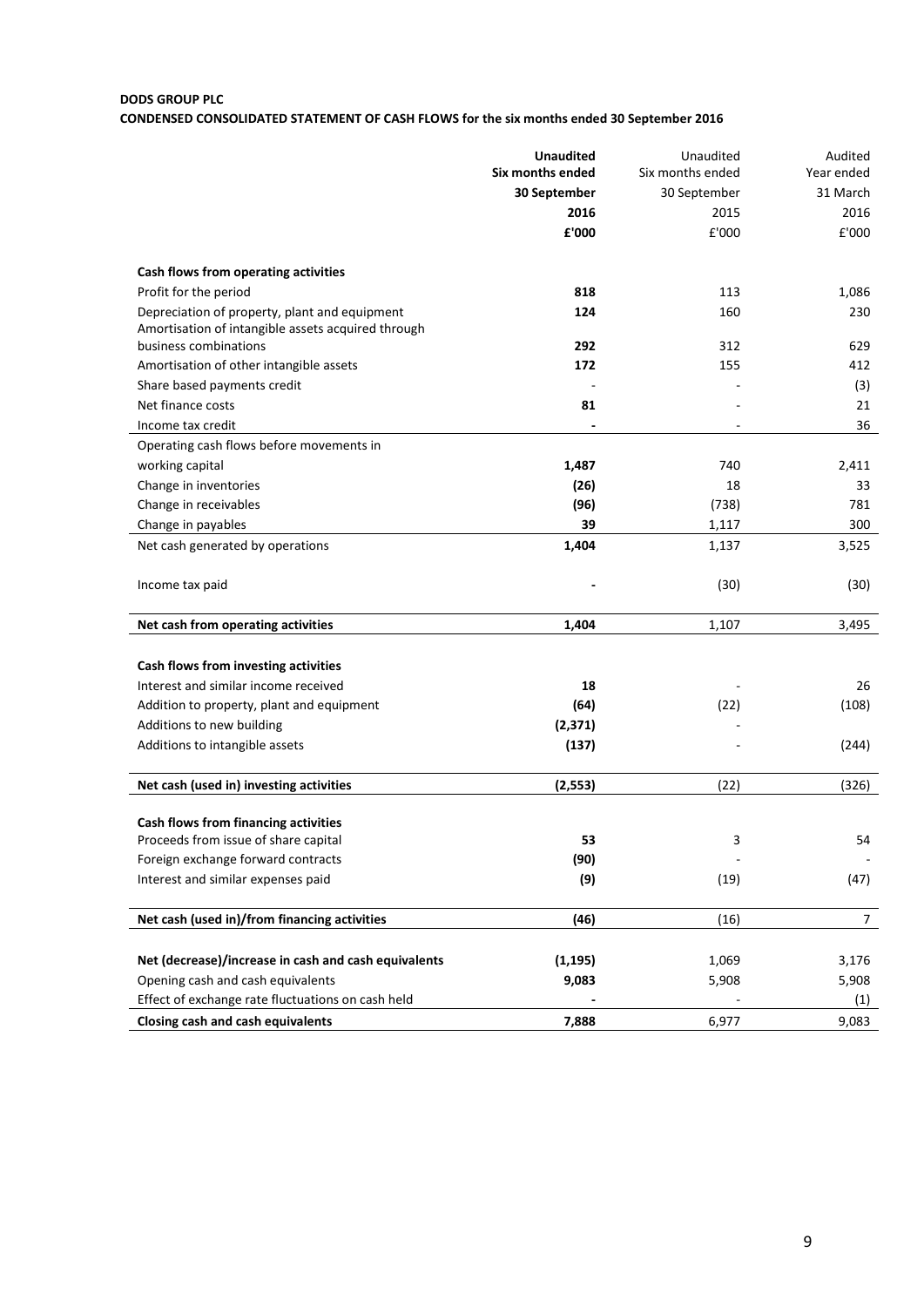#### **DODS GROUP PLC Notes to the condensed consolidated interim financial statements 30 September 2016**

#### **1 Statement of Accounting Policies**

#### **Basis of preparation**

This condensed set of financial statements has been prepared in accordance with IAS 34: Interim Financial Reporting as adopted by the EU. The annual financial statements of the Group are prepared in accordance with International Financial Reporting Standards (IFRSs) as adopted by the EU. As required by AIM Rules, the condensed set of financial statements has been prepared, and applying accounting policies and presentation that were applied in the preparation of the Group's published consolidated financial statements for the year-ended 31 March 2016.

The comparative figures for the year ended 31 March 2016 have been extracted from the Group's statutory accounts for that financial period. Those accounts have been reported on by the company's auditor and delivered to the registrar of companies. The report of the auditor was (i) unqualified, (ii) did not include a reference to any matters to which the auditor drew attention by way of emphasis without qualifying their report, and (iii) did not contain a statement under section 498(2) or (3) of the Companies Act 2006.

The taxation charge for the six months ended 30 September 2016 is based on the expected annual tax rate, and the assumed use of accumulated tax losses.

The condensed set of interim financial statements have been prepared on a going concern basis and were approved by the Board on 8 November 2016.

#### **2 Segmental information**

The Group considers that it has one operating business segment. It monitors revenue by product and activity to determine the overall performance of the segment.

Principal activities are as follows:

The Group's principal activity is the curation and aggregation of high quality information and data, and the provision of services through a combination of online information and digital services, training courses, conferences and events publications, and other media. The Group operates primarily in the UK, Belgium and France and has market-leading positions in much of its portfolio. These products and services can be paired and bundled to provide comprehensive solutions.

No client accounted for more than 10% of total revenue. The following table provides an analysis of the Group's performance by geographical market.

|                                          | <b>Unaudited</b><br>Six months<br>ended | Unaudited<br>Six months ended | Audited<br>ended<br>Year |
|------------------------------------------|-----------------------------------------|-------------------------------|--------------------------|
|                                          | 30 September                            | 30 September                  | 31 March                 |
|                                          | 2016                                    | 2015                          | 2016                     |
|                                          | £'000                                   | £'000                         | £'000                    |
| Revenue                                  |                                         |                               |                          |
| United Kingdom                           | 7,823                                   | 7,232                         | 15,376                   |
| Continental Europe and rest of the world | 1,917                                   | 2,043                         | 4,244                    |
|                                          | 9,740                                   | 9,275                         | 19,620                   |

#### **3 Non-recurring items**

|                                                                                     | Unaudited        | Unaudited        | Audited     |
|-------------------------------------------------------------------------------------|------------------|------------------|-------------|
|                                                                                     | Six months ended | Six months ended | Year ended  |
|                                                                                     | 30 Sept 2016     | 30 Sep 2015      | 31 Mar 2016 |
|                                                                                     | £'000            | £'000            | £'000       |
| Redundancy and people related costs                                                 | 5                | 242              | 300         |
| Payments in lieu of notice, compensation for loss of office<br>and associated costs | 28               | -                | 218         |
| Holyrood office move                                                                |                  | 9                | 26          |
| London office move                                                                  | 9                | ٠                |             |
|                                                                                     | 42               | 251              | 544         |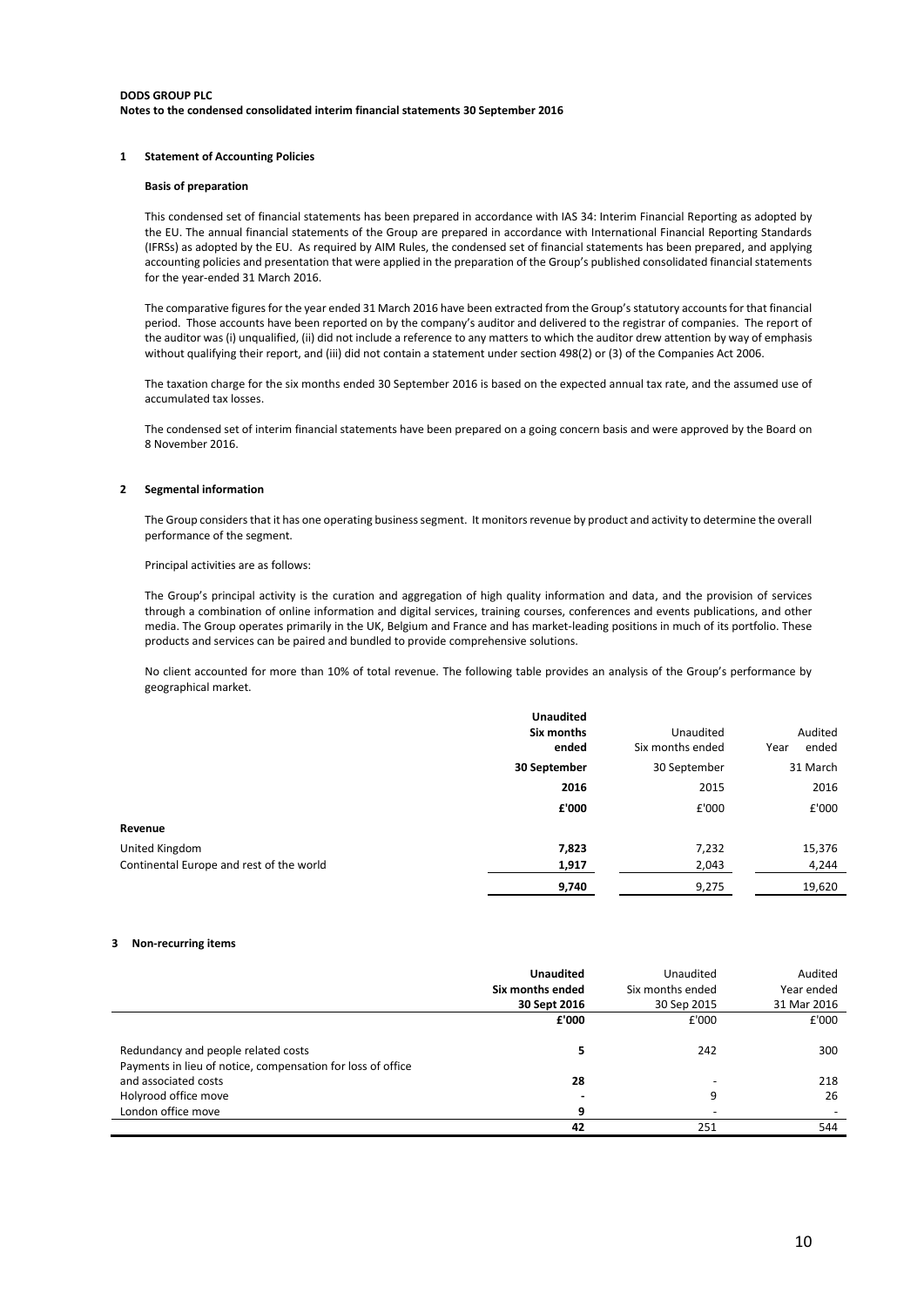#### **4 Earnings per share**

Basic earnings per share is calculated by dividing the profit attributable to shareholders, by the weighted average number of Ordinary shares in issue during the period.

An adjusted earnings per share is calculated by dividing the adjusted profit attributable to shareholders (detailed below) by the weighted average number of Ordinary shares in issue during the period.

Diluted earnings per share is calculated by adjusting the weighted average number of Ordinary shares, assuming conversion of all dilutive share options to Ordinary shares

|                                                         | Unaudited<br>Six months ended | Unaudited<br>Six months ended | Audited<br>Year ended |
|---------------------------------------------------------|-------------------------------|-------------------------------|-----------------------|
|                                                         | 30 Sept 2016                  | 30 Sep 2015                   | 31 Mar 2016           |
|                                                         | £'000                         | £'000                         | £'000                 |
| Profit attributable to shareholders                     | 818                           | 113                           | 1,086                 |
| Add: non-trading items net of tax                       | 42                            | 251                           | 544                   |
| Add: amortisation of intangible assets acquired through |                               |                               |                       |
| business combinations                                   | 292                           | 312                           | 629                   |
| (Deduct): share based payment (credit)                  |                               |                               | (3)                   |
| Adjusted profit on continuing operations                | 1.152                         | 676                           | 2,256                 |

|                                                         | <b>Unaudited</b><br>Six months ended | Unaudited<br>Six months ended | Audited<br>Year ended |
|---------------------------------------------------------|--------------------------------------|-------------------------------|-----------------------|
|                                                         | 30 Sept 2016                         | 30 Sep 2015                   | 31 Mar 2016           |
|                                                         | <b>Ordinary shares</b>               | Ordinary shares               | Ordinary shares       |
| Weighted average number of shares                       |                                      |                               |                       |
| In issue during the period - basic                      | 340,840,953                          | 339,770,953                   | 340,305,953           |
| Share options                                           | 1,250,000                            | 3,620,000                     | 1,785,000             |
| Weighted average number of shares for diluted earnings  |                                      |                               |                       |
| per share                                               | 342,090,953                          | 343,390,953                   | 342,090,953           |
| Earnings per share – ordinary shares (pence)            | 0.24p                                | 0.03 p                        | 0.32 <sub>p</sub>     |
| Adjusted earnings per ordinary share (as defined above) | 0.34 <sub>p</sub>                    | 0.20 <sub>p</sub>             | 0.66p                 |
| Earnings per share on continuing operations             |                                      |                               |                       |
| Profit per ordinary share - basic                       | 0.24 <sub>p</sub>                    | 0.03 p                        | 0.32p                 |
| Profit per ordinary share - diluted                     | 0.24 <sub>p</sub>                    | 0.03 <sub>p</sub>             | 0.32p                 |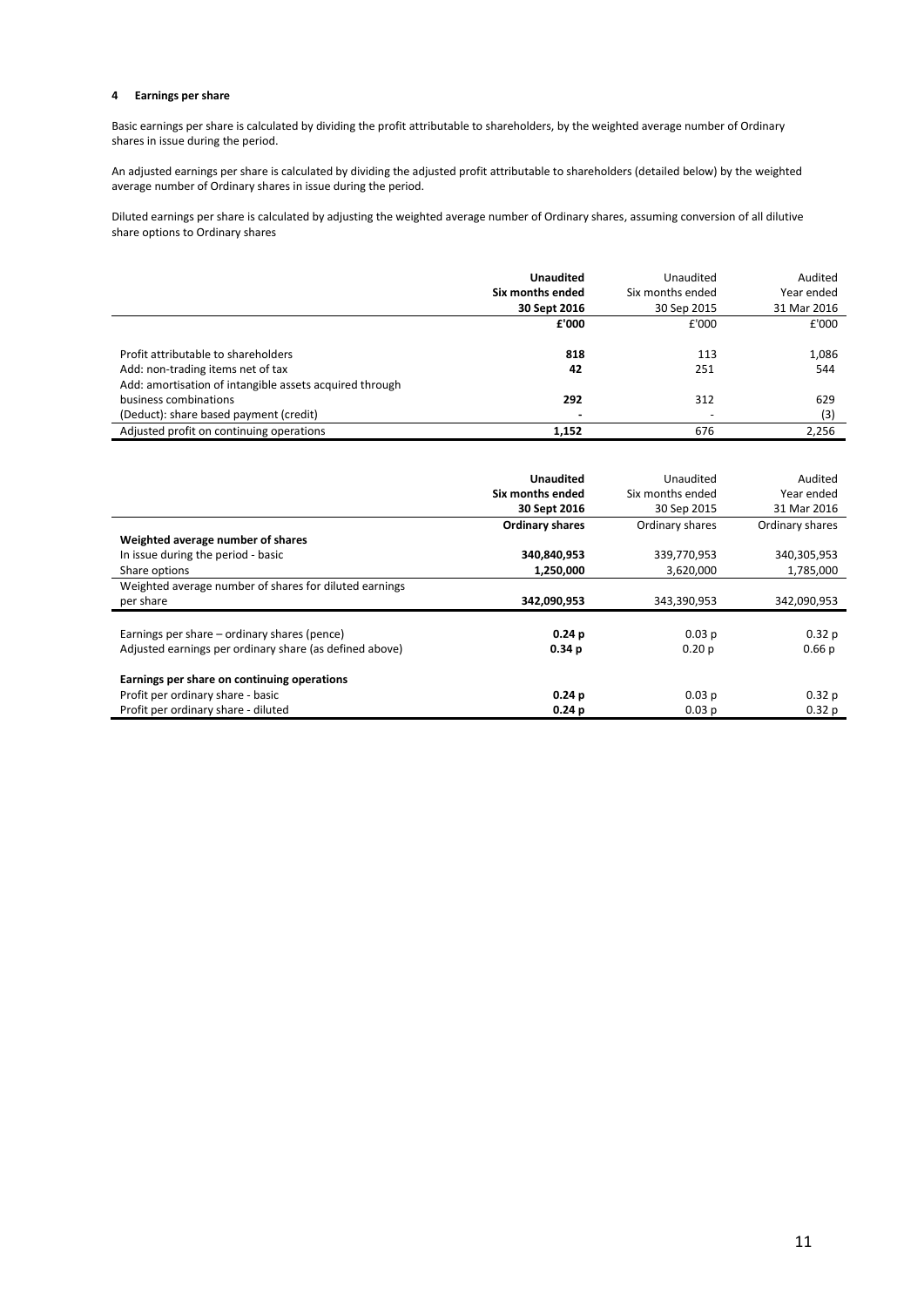## **5 Intangible assets**

|                                  | Assets acquired through |          |        |
|----------------------------------|-------------------------|----------|--------|
|                                  | business combinations   | Software | Total  |
|                                  | £'000                   | £'000    | £'000  |
| Cost                             |                         |          |        |
| At 1 April 2015                  | 24,215                  | 3,814    | 28,029 |
| Additions - internally generated | $\overline{a}$          | 236      | 236    |
| At 1 April 2016                  | 24,215                  | 4,050    | 28,265 |
| Additions - internally generated |                         | 137      | 137    |
| At 30 September 2016             | 24,215                  | 4,187    | 28,402 |
|                                  |                         |          |        |
| Amortisation                     |                         |          |        |
| At 1 April 2015                  | 15,738                  | 2,234    | 17,972 |
| Charged in year                  | 629                     | 412      | 1,041  |
| At 1 April 2016                  | 16,367                  | 2,646    | 19,013 |
| Charged in period                | 292                     | 172      | 464    |
| At 30 September 2016             | 16,659                  | 2,818    | 19,477 |
|                                  |                         |          |        |
| Net book value                   |                         |          |        |
| At 1 April 2015                  | 8,477                   | 1,580    | 10,057 |
| At 1 April 2016                  | 7,848                   | 1,404    | 9,252  |
| At 30 September 2016 (unaudited) | 7,556                   | 1,370    | 8,926  |